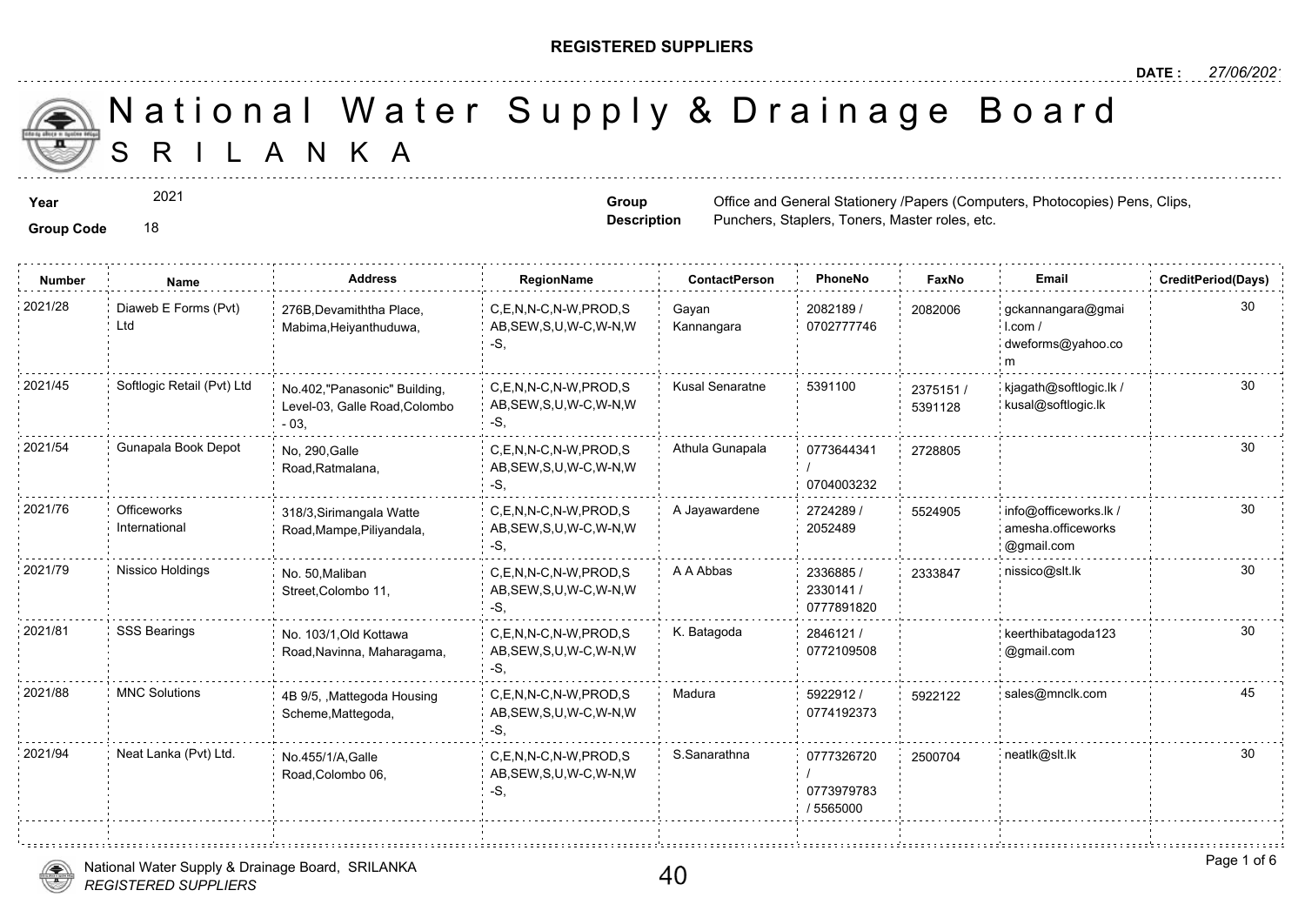

2021

**Group Code** 18

**Group Description**

**Year**  $2021$  **Propose and General Stationery /Papers** (Computers, Papers (Computers, Papers, Photocopies) Pens, Clips, Papers Punchers, Staplers, Toners, Master ro

| <b>Group Code</b> |  |
|-------------------|--|
|                   |  |

| <b>Number</b> | <b>Name</b>                     | <b>Address</b>                                                     | RegionName                                                   | <b>ContactPerson</b>             | PhoneNo                                           | Faxl             |
|---------------|---------------------------------|--------------------------------------------------------------------|--------------------------------------------------------------|----------------------------------|---------------------------------------------------|------------------|
| 2021/96       | Osaka Impex                     | 30/2/1, Abdul Jabbar<br>Mawatha, Colombo 12,                       | C,E,N,N-C,N-W,PROD,S<br>AB, SEW, S, U, W-C, W-N, W<br>$-S$ . | A. Rajaguru                      | 2338864 /<br>2422942                              | 242294           |
| 2021/180      | Paperline Trading (Pvt)<br>Ltd. | No. 14, Cross Street, Kandy,                                       | C,E,N,N-C,N-W,PROD,S<br>AB, SEW, S, U, W-C, W-N, W<br>$-S$ . | MP Jayatissa                     | 0812225728<br>0812225791<br>0812204557            | 081220           |
| 2021/189      | Sanikto Computer (Pvt)<br>Ltd.  | No. 928/5, Eksath Subasadaka<br>Mawatha, Udawatta<br>Road, Malabe, | C,E,N,N-C,N-W,PROD,S<br>AB, SEW, S, U, W-C, W-N, W<br>-S,    | S. Manuruddika                   | 2080270 /<br>2053917/<br>0779229698<br>0717592445 | 208027<br>205391 |
| 2021/225      | <b>VISVAMS</b>                  | 96, Lower Street, Badulla,                                         | C,E,N,N-C,N-W,PROD,S<br>AB, SEW, S, U, W-C, W-N, W<br>$-S,$  | K.V.<br>YOGESWARAN               | 0552232445<br>0554928972                          | 055222           |
| 2021/235      | Fakhri Trading<br>Company       | No. 252, Dam Street, Colombo -<br>12,                              | C,E,N,N-C,N-W,PROD,S<br>AB, SEW, S, U, W-C, W-N, W<br>$-S$ . |                                  | 2320644 /<br>2343252                              | 247062           |
| 2021/239      | Narah Computer Forms            | No. 309/4C, Negombo<br>Road, Welisara,                             | C,E,N,N-C,N-W,PROD,S<br>AB, SEW, S, U, W-C, W-N, W<br>-S.    | <b>Hilary Dias</b>               | 2245700 /<br>2245888                              | 224590<br>223006 |
| 2021/243      | Packsco Ceylon (Pvt)<br>Ltd     | No. 19, St. Michael's<br>Road, Colombo - 03,                       | C.E.N.N-C.N-W.PROD.S<br>AB, SEW, S, U, W-C, W-N, W<br>$-S$ , | Rupa<br>Gunawardena              | 2343100 /<br>2343101 /                            | 234310           |
| 2021/244      | EWIS Peripherals (Pvt)<br>Ltd   | #142, Yathama Building, Galle<br>Road, Colombo - 03,               | C,E,N,N-C,N-W,PROD,S<br>AB, SEW, S, U, W-C, W-N, W<br>-S,    | Duminda<br>Kalehepathiranag<br>e | 7496000 /<br>2380580 /<br>0774772584              |                  |
|               |                                 |                                                                    |                                                              |                                  |                                                   |                  |

÷.

. . . . . . . . . . <del>.</del> . . . . . . . .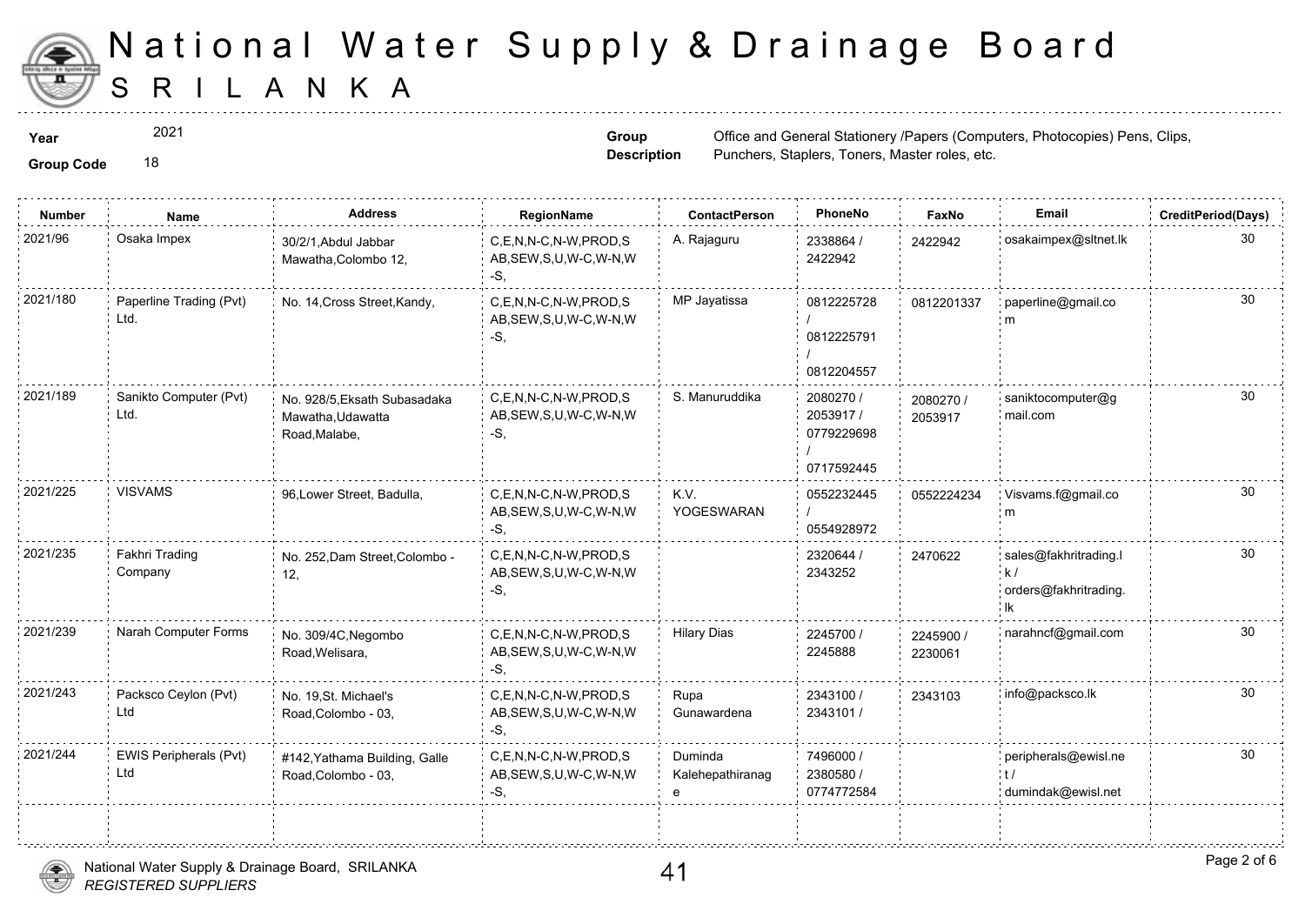

2021

**Group Description**

**Year**  $2021$  **Propose and General Stationery /Papers** (Computers, Papers (Computers, Papers, Photocopies) Pens, Clips, Papers Punchers, Staplers, Toners, Master ro

| <b>Number</b> | Name                                 | <b>Address</b>                                       | RegionName                                                   | <b>ContactPerson</b>     | PhoneNo                             | Fax              |
|---------------|--------------------------------------|------------------------------------------------------|--------------------------------------------------------------|--------------------------|-------------------------------------|------------------|
| 2021/247      | Zoom Net Works                       | No. 112, Lower Street, Badulla,                      | C,E,N,N-C,N-W,PROD,S<br>AB, SEW, S, U, W-C, W-N, W<br>$-S$ . | A.R.M. Rizan             | 0555678807<br>0779776822            | 055222           |
| 2021/260      | Imtiaz Packirdeen                    | No. 05, Lower Street, Baddula,                       | C.E.N.N-C.N-W.PROD.S<br>AB, SEW, S, U, W-C, W-N, W<br>-S,    | imtiaz                   | 0552222497<br>0552223698            | 055222           |
| 2021/266      | Atlas Axillia Co. (Pvt) Ltd          | No. 96, Parakrama<br>Road, Peliyagoda,               | C,E,N,N-C,N-W,PROD,S<br>AB, SEW, S, U, W-C, W-N, W<br>-S,    | Amal Gunathilaka         | 2912879 /<br>2911482/<br>0772665505 | 291287<br>291120 |
| 2021/272      | Lagna Enterprises                    | No. 320,1st Floor, Old Moor<br>Street, Colombo - 12, | C.E.N.N-C.N-W.PROD.S<br>AB, SEW, S, U, W-C, W-N, W<br>-S,    | Vijay                    | 2440421                             | 244042           |
| 2021/308      | Seevali Book Shop                    | No. 43, Mahavidiya, Kegalle,                         | C,E,N,N-C,N-W,PROD,S<br>AB, SEW, S, U, W-C, W-N, W<br>-S.    | S.M.A.G.B.<br>Senanayake | 035-223074                          | 035-22<br>01     |
| 2021/362      | Thusitha Book Shop<br>(Pvt) Ltd.     | No. 433Q, Galle<br>Road, Ratmalana,                  | C.E.N.N-C.N-W.PROD.S<br>AB, SEW, S, U, W-C, W-N, W<br>-S,    | <b>HTS Perera</b>        | 2622224 /<br>2632119                | 262222           |
| 2021/365      | New S&S Global<br>Holdings (Pvt) Ltd | No.<br>188/1, Puwakwatta, Meegoda,                   | C,E,N,N-C,N-W,PROD,S<br>AB, SEW, S, U, W-C, W-N, W<br>-S.    | Shiwantha Yohan          | 7981708 /<br>0778189922             |                  |
| 2021/371      | <b>Office Networks</b>               | No.512/A, Priman<br>Mawatha, Anuradhapura,           | C.E.N.N-C.N-W.PROD.S<br>AB, SEW, S, U, W-C, W-N, W<br>-S,    | Shashika Lakmali         | 0252057588<br>0718463480            |                  |
| 2021/372      | Vanoj Office Automation              | 561/40, Priman<br>Mawatha, Anuradhapura,             | C,E,N,N-C,N-W,PROD,S<br>AB, SEW, S, U, W-C, W-N, W<br>-S,    | VP Wijesinghe            | 0254580054                          | 025222           |
|               |                                      |                                                      |                                                              |                          |                                     |                  |
|               |                                      |                                                      |                                                              |                          |                                     |                  |

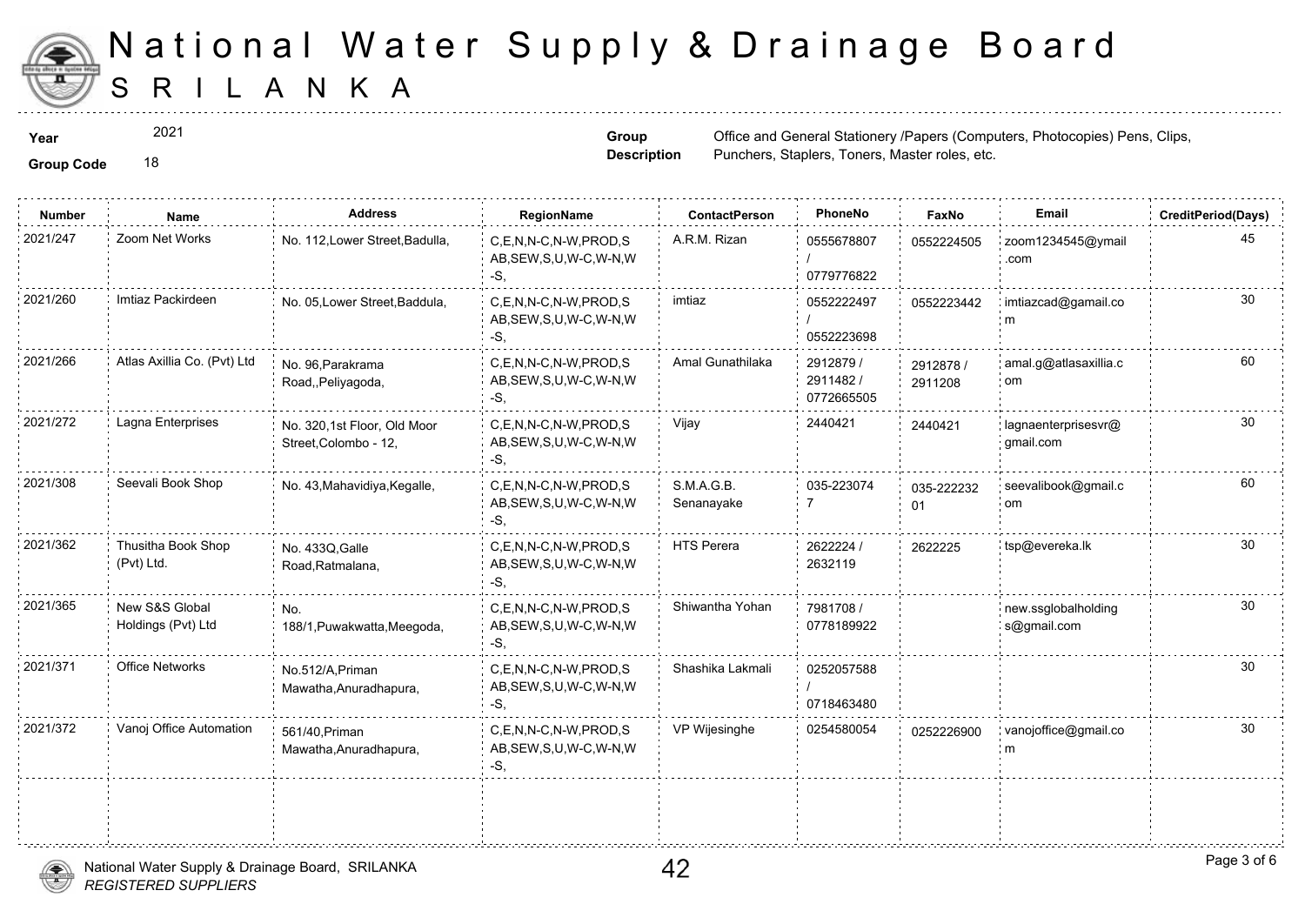

2021

**Group Description**

**Year**  $2021$  **Propose and General Stationery /Papers** (Computers, Papers (Computers, Papers, Photocopies) Pens, Clips, Papers Punchers, Staplers, Toners, Master ro

| <b>Number</b> | Name                               | <b>Address</b>                                                | RegionName                                                   | <b>ContactPerson</b>            | PhoneNo                                 | Fax              |
|---------------|------------------------------------|---------------------------------------------------------------|--------------------------------------------------------------|---------------------------------|-----------------------------------------|------------------|
| 2021/376      | Ananda Printers                    | 54/D, Radawana<br>Road, Yakkala,                              | C,E,N,N-C,N-W,PROD,S<br>AB, SEW, S, U, W-C, W-N, W<br>$-S$ . | <b>MA Ananda</b><br>Yasabandula | 0332224653<br>0773111027<br>/ 076930352 | 033223           |
| 2021/380      | S.B. Printers (Pvt) Ltd.           | No. 441/3,03rd<br>Kurana, Colombo<br>Road, Negombo,           | C,E,N,N-C,N-W,PROD,S<br>AB, SEW, S, U, W-C, W-N, W<br>-S,    | H Vijitha<br>Damayanthi         | 0312222069<br>0312228926                |                  |
| 2021/391      | <b>Asian Traders</b>               | No. 17/2, Church<br>Road, Mattakkuliya,                       | C,E,N,N-C,N-W,PROD,S<br>AB, SEW, S, U, W-C, W-N, W<br>-S.    |                                 | 2546745 /<br>0727277333                 | 254674<br>294009 |
| 2021/392      | P&S Technologies                   | No.9, Church<br>Road, Mattakkuliya, Colombo<br>15.            | C.E.N.N-C.N-W.PROD.S<br>AB, SEW, S, U, W-C, W-N, W<br>-S,    |                                 | 2522292 /<br>0777174573                 | 252229<br>252784 |
| 2021/393      | Rainbow Starionery &<br>Electrical | No. 33, Panchikawatta<br>Road, Colombo 10,                    | C.E.N.N-C.N-W.PROD.S<br>AB, SEW, S, U, W-C, W-N, W<br>-S,    | Sandil                          | 5641369 /<br>2340700 /<br>0723601789    | 233522           |
| 2021/403      | Lakbima Stationery                 | No. 40, Lotus Road, Colombo<br>01,                            | C,E,N,N-C,N-W,PROD,S<br>AB, SEW, S, U, W-C, W-N, W<br>-S.    | Nadan                           | 2391507 /<br>0726595918                 | 239150           |
| 2021/404      | Asiri Stationery                   | No. 112,1/12, Bright<br>Plaza, Maliban Street, Colombo<br>11, | C,E,N,N-C,N-W,PROD,S<br>AB, SEW, S, U, W-C, W-N, W<br>$-S,$  |                                 | 2323867 /<br>0773019230                 | 232386           |
| 2021/406      | Speed Technology                   | No. 112 1/1, Bright<br>Plaza, Maliban Street, Colombo<br>11,  | C.E.N.N-C.N-W.PROD.S<br>AB, SEW, S, U, W-C, W-N, W<br>-S,    |                                 | 0776060390                              |                  |
| 2021/407      | A One Print Solution               | No. 100, Crystal Market, 1/1,<br>Keyzer Street, Colombo 11,   | C,E,N,N-C,N-W,PROD,S<br>AB, SEW, S, U, W-C, W-N, W<br>-S,    |                                 | 2449284 /<br>0767660061                 | 244928           |
|               |                                    |                                                               |                                                              |                                 |                                         |                  |

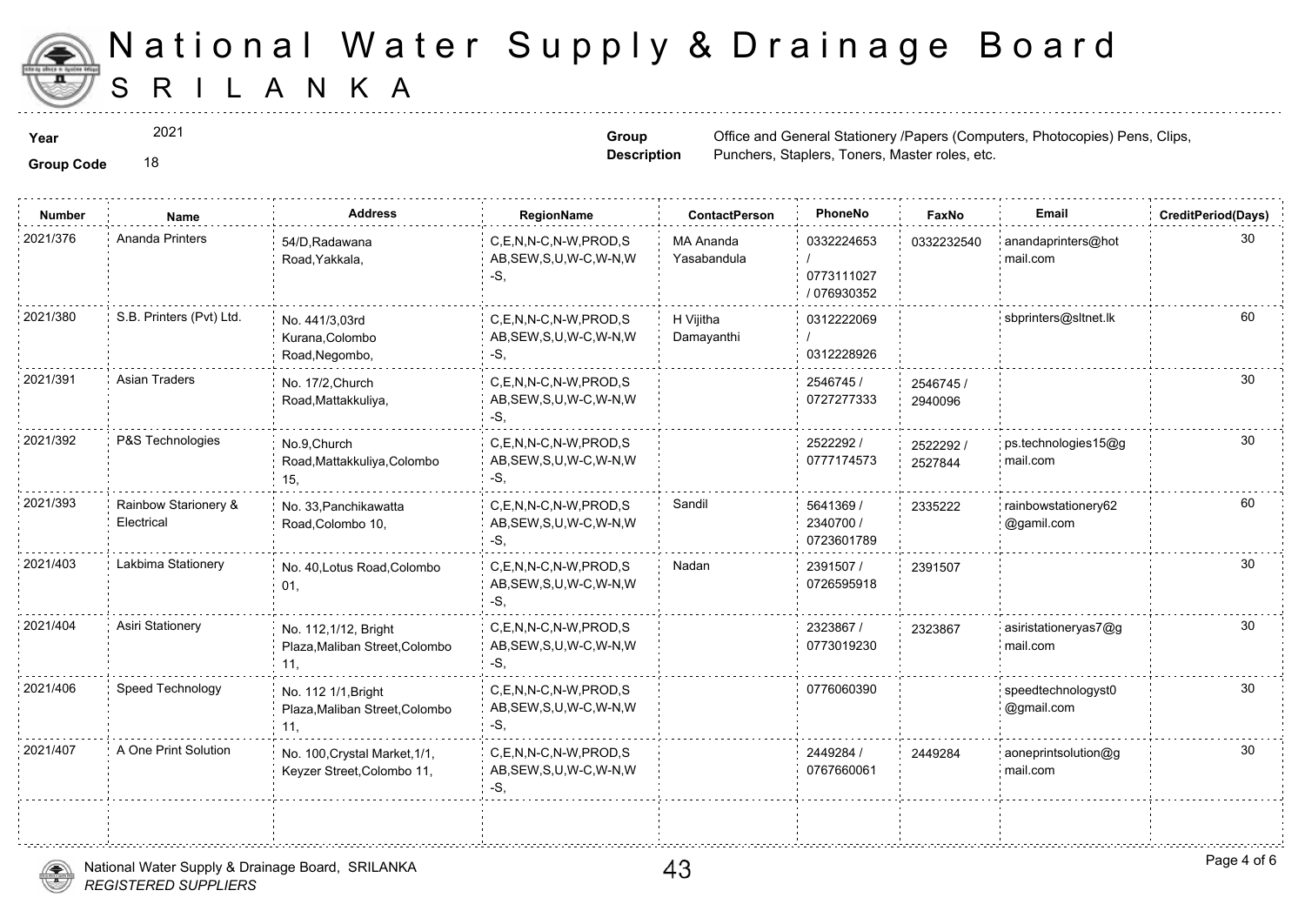

2021

**Group Code** 18

**Group Description**

**Year**  $2021$  **Propose and General Stationery /Papers** (Computers, Papers (Computers, Papers, Photocopies) Pens, Clips, Papers Punchers, Staplers, Toners, Master ro

| <b>Group Code</b> |  |
|-------------------|--|

| <b>Number</b> | Name                                                 | <b>Address</b>                                                         | RegionName                                                | <b>ContactPerson</b>         | PhoneNo                                   | Faxl   |
|---------------|------------------------------------------------------|------------------------------------------------------------------------|-----------------------------------------------------------|------------------------------|-------------------------------------------|--------|
| 2021/415      | Metro Stationery                                     | No. 40,1st Floor, Maliban<br>Street, Colombo 11,                       | C,E,N,N-C,N-W,PROD,S<br>AB, SEW, S, U, W-C, W-N, W<br>-S. | K Ganeshalingam              | 2445347                                   |        |
| 2021/416      | Sun Shine Stationers                                 | No. 112, Bright Plaza, 1st<br>Foor, Maliban Street, Colombo<br>11,     | C.E.N.N-C.N-W.PROD.S<br>AB, SEW, S, U, W-C, W-N, W<br>-S, | Prasanna<br>Sanjeewa         | 2380389                                   |        |
| 2021/417      | Capital Lanka Trading                                | No. 40,2nd Floor, Maliban<br>Street, Colombo 11,                       | C,E,N,N-C,N-W,PROD,S<br>AB, SEW, S, U, W-C, W-N, W<br>-S. | G Anushan                    | 0754233516                                |        |
| 2021/422      | Max Trading                                          | 16, Keerthi Lane, Maliban<br>Street, Colombo 11,                       | C,E,N,N-C,N-W,PROD,S<br>AB, SEW, S, U, W-C, W-N, W<br>-S. | Selvaraj                     | 2327546 /<br>0771994865                   |        |
| 2021/434      | Nanajaya Pothhala                                    | No. 135, D.S. Senanayaka<br>Mawatha, Panadura,                         | C,E,N,N-C,N-W,PROD,S<br>AB, SEW, S, U, W-C, W-N, W<br>-S, | Saman Kumra/<br>Udari Ishara | 0382214550/<br>0773507363                 |        |
| 2021/451      | S/L State Trading (Gen)<br>Corporation Ltd.          | 100.Nawam<br>Mawatha, Colombo 02,                                      | C,E,N,N-C,N-W,PROD,S<br>AB, SEW, S, U, W-C, W-N, W<br>-S. | <b>Mahesh Mendis</b>         | 2422342/4                                 | 244797 |
| 2021/477      | Metropolitan Office (Pvt)<br>Ltd.                    | No.12, Magazine<br>Road, Colombo 08,                                   | C.E.N.N-C.N-W.PROD.S<br>AB, SEW, S, U, W-C, W-N, W<br>-S, | Miss Tharindi                | 2437797 /<br>2696183                      | 470026 |
| 2021/483      | Reprographics (Pvt) Ltd.                             | No. 70,2nd Floor, Lucky<br>Plaza, St. Anthonys<br>Mawatha, Colombo 03, | C.E.N.N-C.N-W.PROD.S<br>AB, SEW, S, U, W-C, W-N, W<br>-S. |                              | 5741975-8 /<br>5741972-81 /<br>0766620143 | 237289 |
| 2021/552      | <b>Withanage Plantations</b><br>& Tourism (Pvt) Ltd. | 3/E/6, Koshena<br>Road, Kahantota, Malabe,                             | C.E.N.N-C.N-W.PROD.S<br>AB, SEW, S, U, W-C, W-N, W<br>-S. | AB Withanage                 | 2072228 /<br>0727809992                   |        |
|               |                                                      |                                                                        |                                                           |                              |                                           |        |